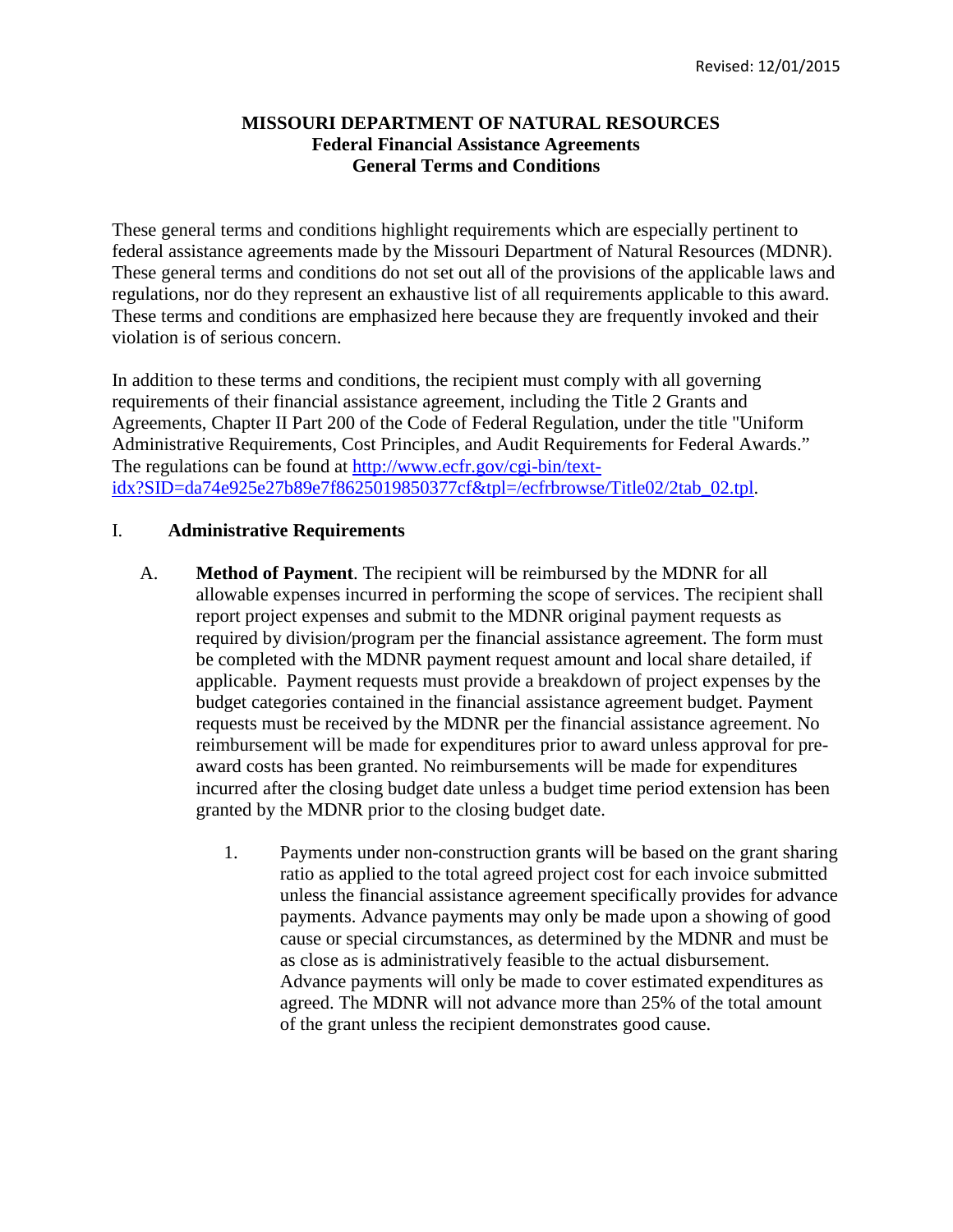- 2. All payment requests must have the following certification by the authorized recipient official: By signing this report, I certify to the best of my knowledge and belief the report is true, complete and accurate and the expenditures, disbursements and cash receipts are for the purposes and objectives set forth in the terms and conditions of the financial assistance agreement. I am aware that any false, fictitious, or fraudulent information, or the omission of any material fact, may subject me to criminal, civil or administrative penalties for fraud, false statements, false claims or otherwise.
- B. **Retention and Custodial Requirements for Records**. The recipient shall retain financial records, supporting documents, statistical records and all other records pertinent to the financial assistance agreement for a period of five years starting from the date of submission of the final payment request. Authorized representatives of federal awarding agencies, the Federal Inspectors General, the Comptroller General of the United States, the State Auditor's Office, the MDNR or any of their designees shall have access to any pertinent books, documents, and records of recipient in order to conduct audits or examinations. The recipient agrees to allow monitoring and auditing by the MDNR and/or authorized representative. If any litigation, claim, negotiation, audit, or other action involving the records has been started before the expiration of the five year period, the recipient shall retain records until all litigations, claims or audit findings involving the records have been resolved and final action taken.

# C. **Program Income**.

- 1. The recipient is encouraged to earn income to defray program costs. Program income means gross income earned that is directly generated by a supported activity or earned as a result of the financial assistance agreement during the period of performance. Program income includes but is not limited to income from: fees for services performed, the use or rental of real or personal property acquired with financial assistance funds, the sale of commodities or items fabricated under the financial assistance agreement, license fees and royalties on patents and copyrights and payments of principal and interest on loans made with financial assistance funds. Program income does not include items such as rebates, credits, discounts, or refunds and interest earned.
- 2. Program income shall be deducted from total outlays to determine net allowable costs. With approval of the federal awarding agency, program income may be added to the federal award or used to meet cost sharing or matching requirements. The default deductive alternative requires that program income be deducted from total allowable costs to determine the net allowable amount to which the respective matching ratios are applied.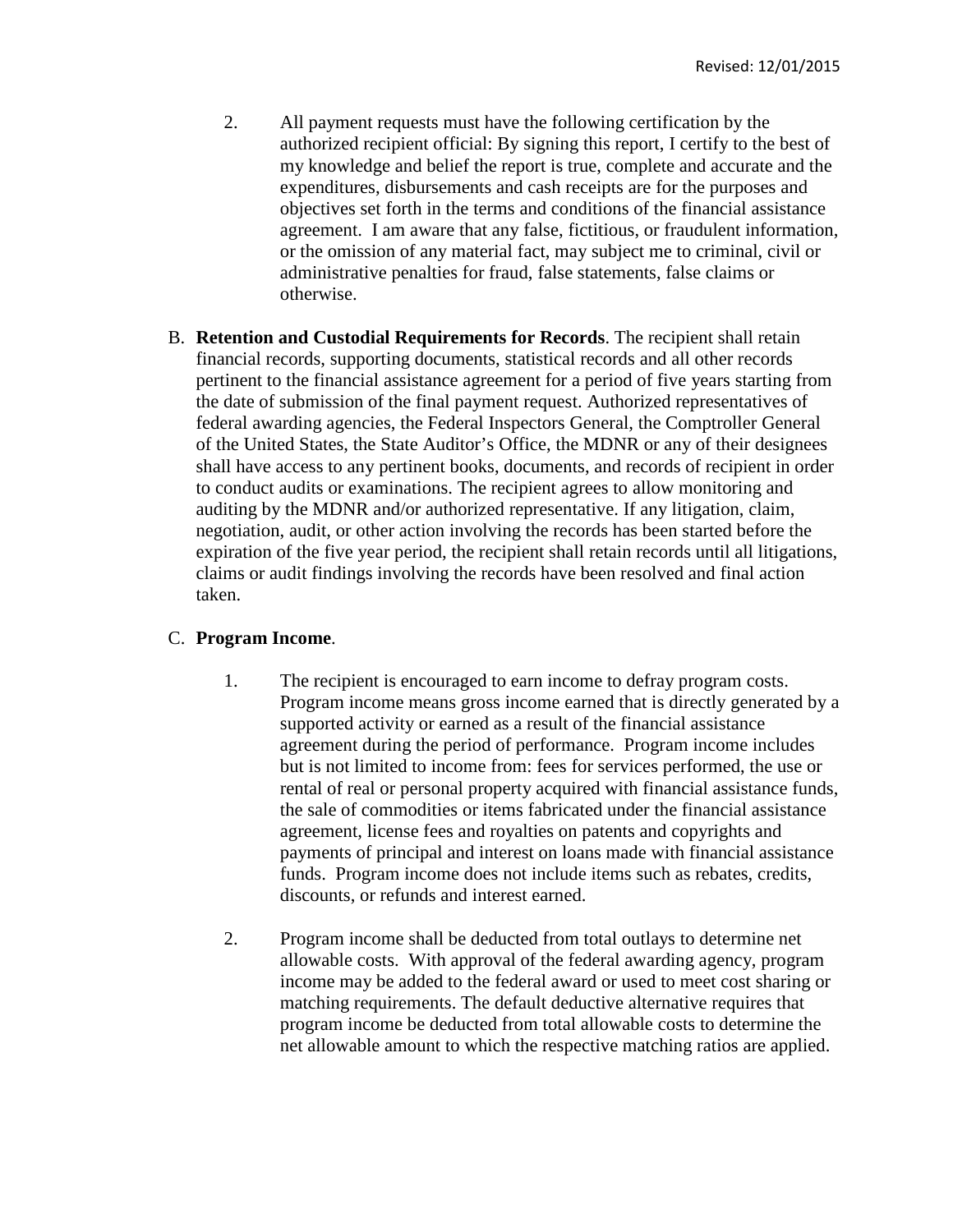For example, 50/50 share ratio agreement with total allowable costs of \$10,000 that earns \$1,000 in program income would result in \$4,500 net share and a \$4,500 net financial assistance share.

- D. **Match or Cost Share Funding**. In general, match or cost sharing represents that portion of project costs not borne by state appropriations. The matching share will usually be prescribed as a minimum percentage. In-kind (noncash) contributions are allowable project costs when they directly benefit and are necessary and reasonable for the accomplishment of the project or program objectives. Any in-kind match must be assigned a fair market value consistent with those paid for similar work in the labor market and be documented and verifiable. Neither costs nor the values of third party in-kind contributions count towards satisfying a cost sharing or matching requirement of a grant agreement if they have been or will be counted towards satisfying a cost sharing or matching requirement of another federal financial assistance agreement, a federal procurement contract, or any other award of federal funds. Federal funds from another federal grant or financial assistance agreement shall not count towards satisfying a cost sharing or matching requirement of a grant agreement.
	- 1. Match or cost share funding will be established by the MDNR through negotiation with the recipient. Signature by both the MDNR and recipient on the financial assistance agreement form firmly affixes the match or cost sharing ratios. Full expenditure of recipient match or cost share funding is required over the life of the financial assistance agreement. Recipient must submit payment requests to the MDNR, as required by the financial assistance agreement, and provide financial records for total expenditure of state and match or cost share funding. The MDNR will reimburse the recipient for its percentage portion agreed to less any negotiated withholding.
	- 2. Failure to provide 100% of the match or cost share ratio of total expenditures as identified in the financial assistance agreement may cause the recipient to become ineligible to receive additional financial assistance from the MDNR. Failure to provide the required match may result in other enforcement remedies as stated in Y. for noncompliance.
- E. **Financial Management Systems**. The financial management systems of the recipient must meet the following standards:
	- 1. Financial Reporting. Accurate, current, and complete disclosure of financial results of financially assisted activities must be made in accordance with the financial reporting requirements of the financial assistance agreement;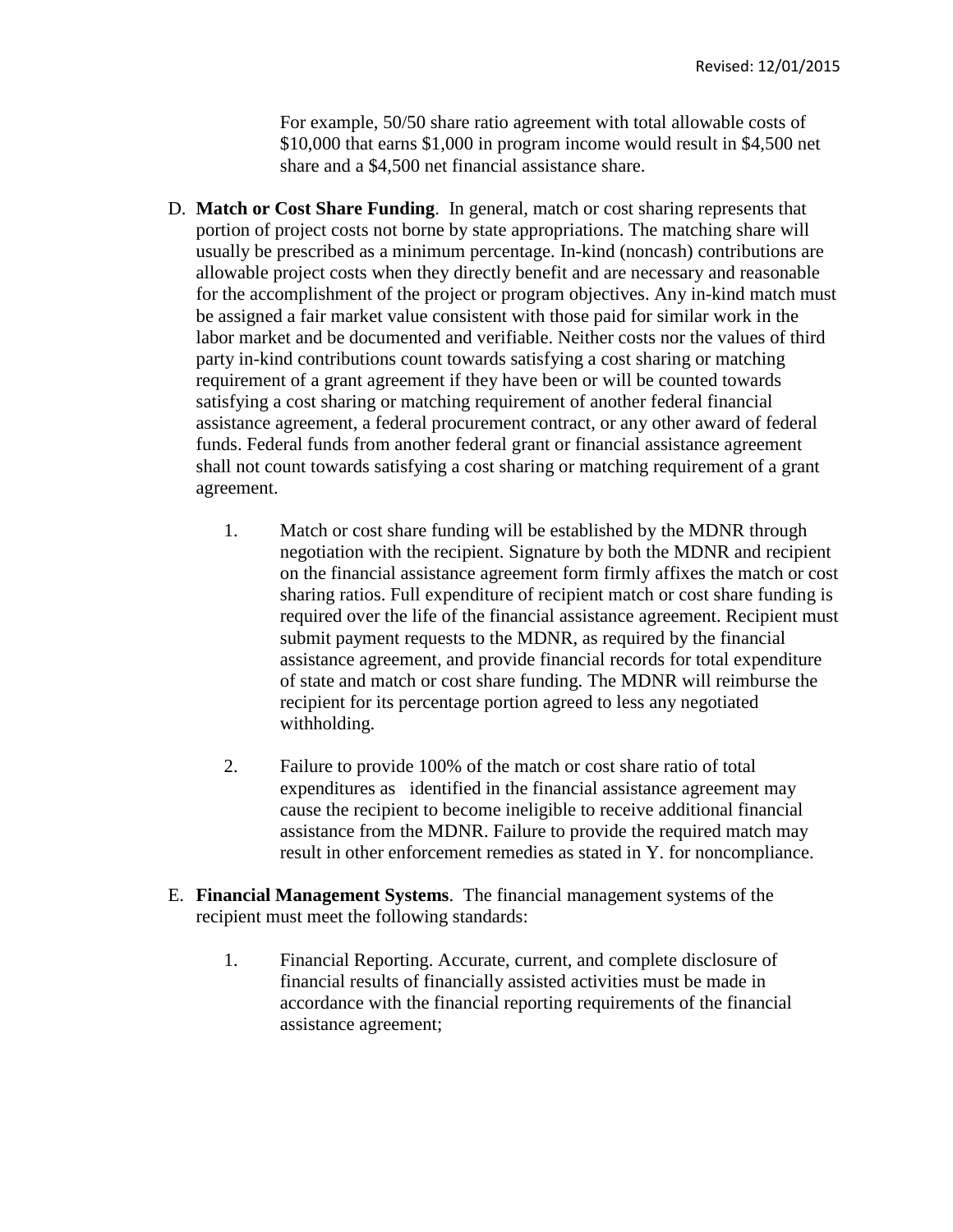- 2. Accounting Records. Maintain records which adequately identify the source and application of funds provided for financially assisted activities to include the CFDA title and number, Federal Award Identification Number (FAIN) and year, name of the federal agency and pass-thru entity. These records must contain information pertaining to financial assistance awards and authorizations, obligations, unobligated balances, assets, liabilities, outlays or expenditures, and income;
- 3. Internal Control. Effective written internal controls and accountability must be maintained for all recipient cash, real and personal property, and other assets. The recipient must adequately safeguard all such property and must assure that it is used solely for authorized purposes. These internal controls should be in compliance with guidance in the "Standards for Internal Control in the Federal Government" and the "Internal Control Integrated Framework";
- 4. Budget Control. Actual expenditures or outlays must be compared with budgeted amounts for each financial assistance agreement;
- 5. Allowable Costs. OMB cost principles, applicable federal agency program regulations, and the financial assistance agreement scope of work will be followed in determining the reasonableness, allowability and allocability of costs;
- 6. Source Documentation. Records must adequately identify the source and application of funds for federally funded activities. These records must contain information pertaining to Federal awards, authorizations, obligations, unobligated balances, assets, expenditures, income and interest and be supported by source documentation. The documentation must be made available by the recipient at the MDNR's request or any of the following: authorized representatives of the federal awarding agency, the Federal Inspector General, the Comptroller General of the United States, State Auditor's Office or any of their designees;
- 7. The recipient shall have written procedures in place to minimize the time lapsed between money disbursed by the MDNR and spent by the recipient.
- F. **Reporting of Program Performance**. The recipient shall submit to the MDNR a performance report for each program, function, or activity as specified by the financial assistance agreement or at least annually and/or after completion of the project. Performance report requirements, if not expressly stated in the scope of work, should include, at a minimum, a comparison of actual accomplishments to the goals established, reasons why goals were not met, including analysis and explanation of cost overruns or higher unit cost when appropriate, and other pertinent information. Representatives of the MDNR, the federal awarding agency, the Federal Inspector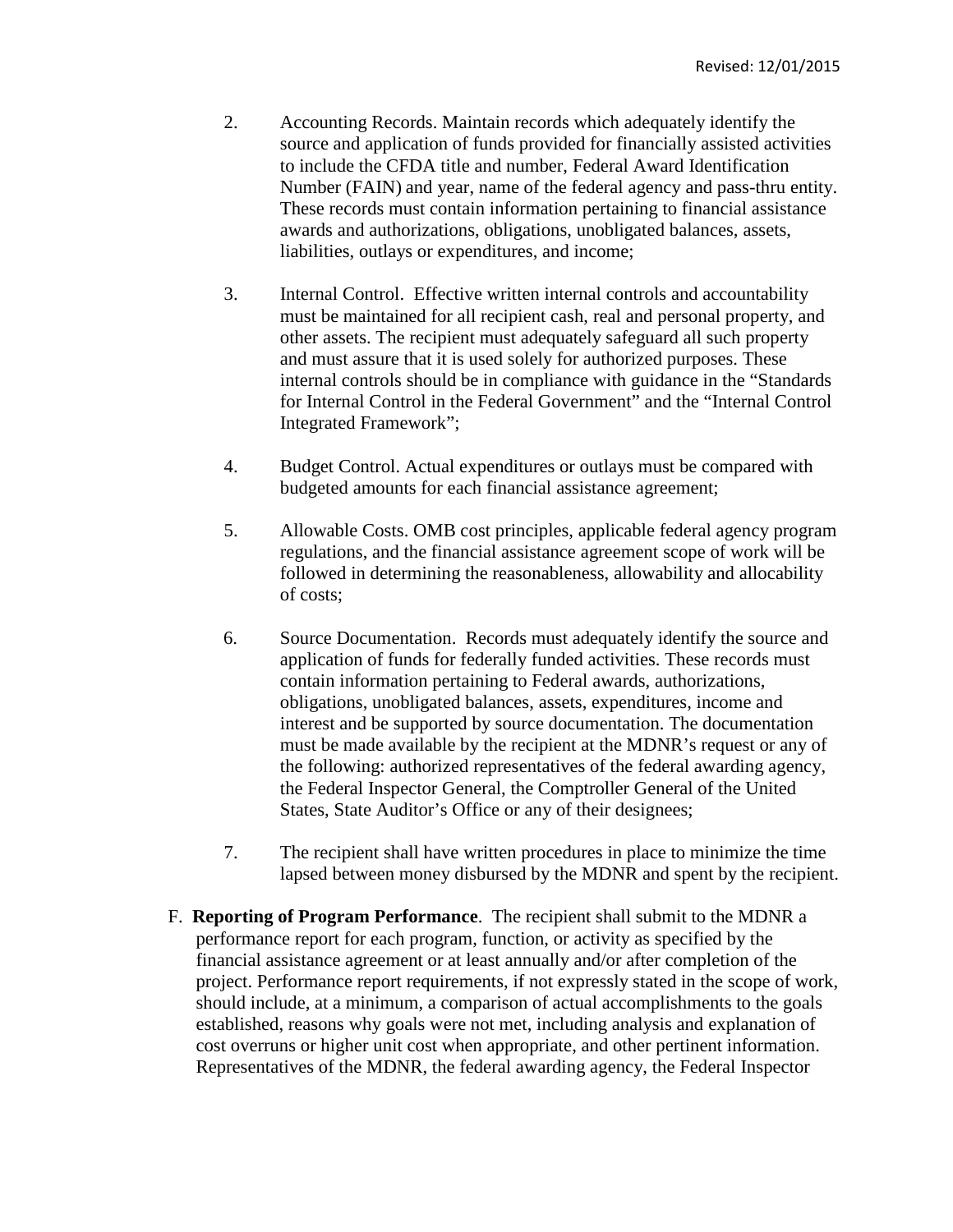General, the Comptroller General of the United States, State Auditor's Office or any of their designees shall have the right to visit the project site(s) during reasonable hours for the duration of the contract period and for five years thereafter.

- G. **Budget and Scope of Work Revisions**. The recipient is permitted to rebudget within the approved direct cost budget to meet unanticipated requirements. The following is a non-exclusive listing of when a recipient must request approval in writing to revise budgets and scopes of work under the following conditions:
	- 1. For non-construction grants, the recipient shall obtain the prior approval of the MDNR, unless waived by the MDNR, for cumulative transfers among direct cost categories, or, if applicable, among separately budgeted programs, projects, functions or activities when the accumulative amounts of such transfers exceed or are expected to exceed 10% of the current total approved budget whenever the MDNR's share exceeds the simplified acquisition amount threshold.
	- 2. For construction and non-construction projects, the recipient shall obtain prior written approval from the MDNR for any budget revision which would result in the need for additional funds.
	- 3. For combined non-construction and construction projects, the recipient must obtain prior written approval from the MDNR before making any fund or budget transfer from the non-construction to construction or vice versa.
	- 4. A recipient under non-construction projects must obtain prior written approval from the MDNR whenever contracting out, subgranting, or otherwise obtaining a third party to perform activities which are central to the purpose of the award.
	- 5. Changes to the scope of services, including changes to key personnel described in the financial assistance agreement, must receive prior approval from the MDNR. Approved changes in the scope of work or budget shall be incorporated by written amendment to the financial assistance agreement.
	- 6. The disengagement from the project for more than three months, or a 25 percent reduction in time devoted to the project, by the approved project director or principal investigator.
	- 7. Changes in the amount of approved cost-sharing or matching provided by the recipient. No other prior approval requirements for specific items may be imposed unless a deviation has been approved.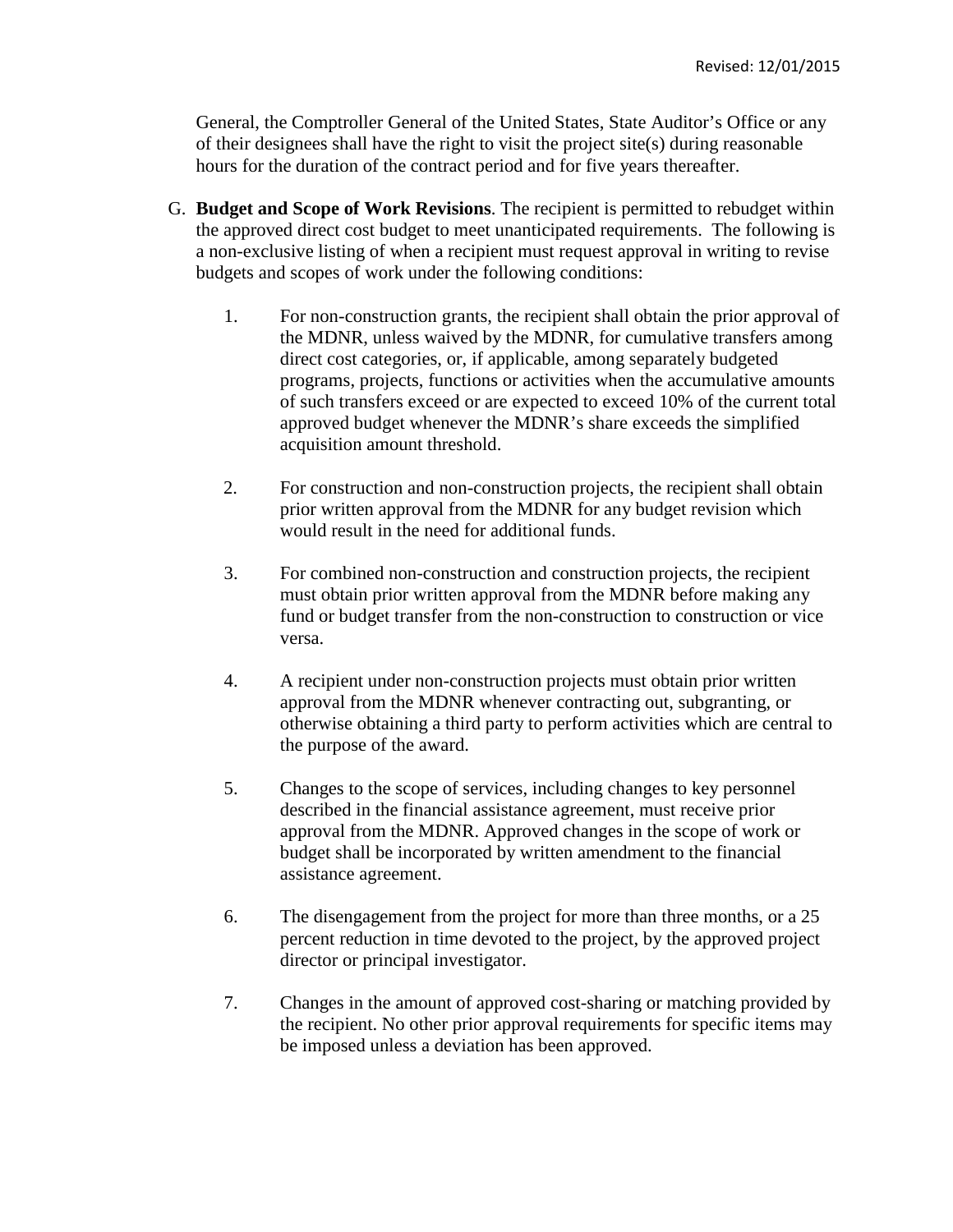- 8. Initiate a one-time extension of the period of performance by up to 12 months unless one or more of the conditions outlined below apply. For one-time extensions, the recipient must notify the MDNR in writing with the supporting reasons and revised period of performance at least 90 calendar days before the end of the period of performance specified in the financial assistance agreement. This one-time extension may not be exercised merely for the purpose of using unobligated balances. Extensions require explicit prior approval from MDNR when:
	- a. The terms and conditions of the financial assistance agreement prohibit the extension.
	- b. The extension requires additional funds.
	- c. The extension involves any change in the approved objectives or scope of the project.
	- d. Carry forward unobligated balances to subsequent period of performance.
- 9. Extending the agreement past the original completion date requires approval of the MDNR.
- H. **Equipment Use**. The recipient agrees that any equipment purchased pursuant to this agreement shall be used for the performance of services under this agreement during the term of this agreement. The recipient may not use equipment purchased pursuant to this agreement for any other purpose without approval from the MDNR. The equipment shall not be moved from the State of Missouri without approval from the MDNR. State agencies shall follow the Code of State Regulations. The following standards shall govern the utilization and disposition of equipment acquired with financial assistance funds:
	- 1. Title to equipment acquired under this financial assistance agreement will vest with the recipient on acquisition. Equipment means an article of nonexpendable, tangible personal property having a useful life of more than one year and an acquisition cost \$5,000 and greater.
		- a. Equipment shall be used by the recipient in the program or project for which it was acquired as long as needed, whether or not the project or program continues to be supported by MDNR funds. When no longer needed for the original program or project, the equipment may be used in other activities currently or previously supported by the MDNR or the federal agency. If the MDNR puts the recipient on notice that it believes assistance assets are not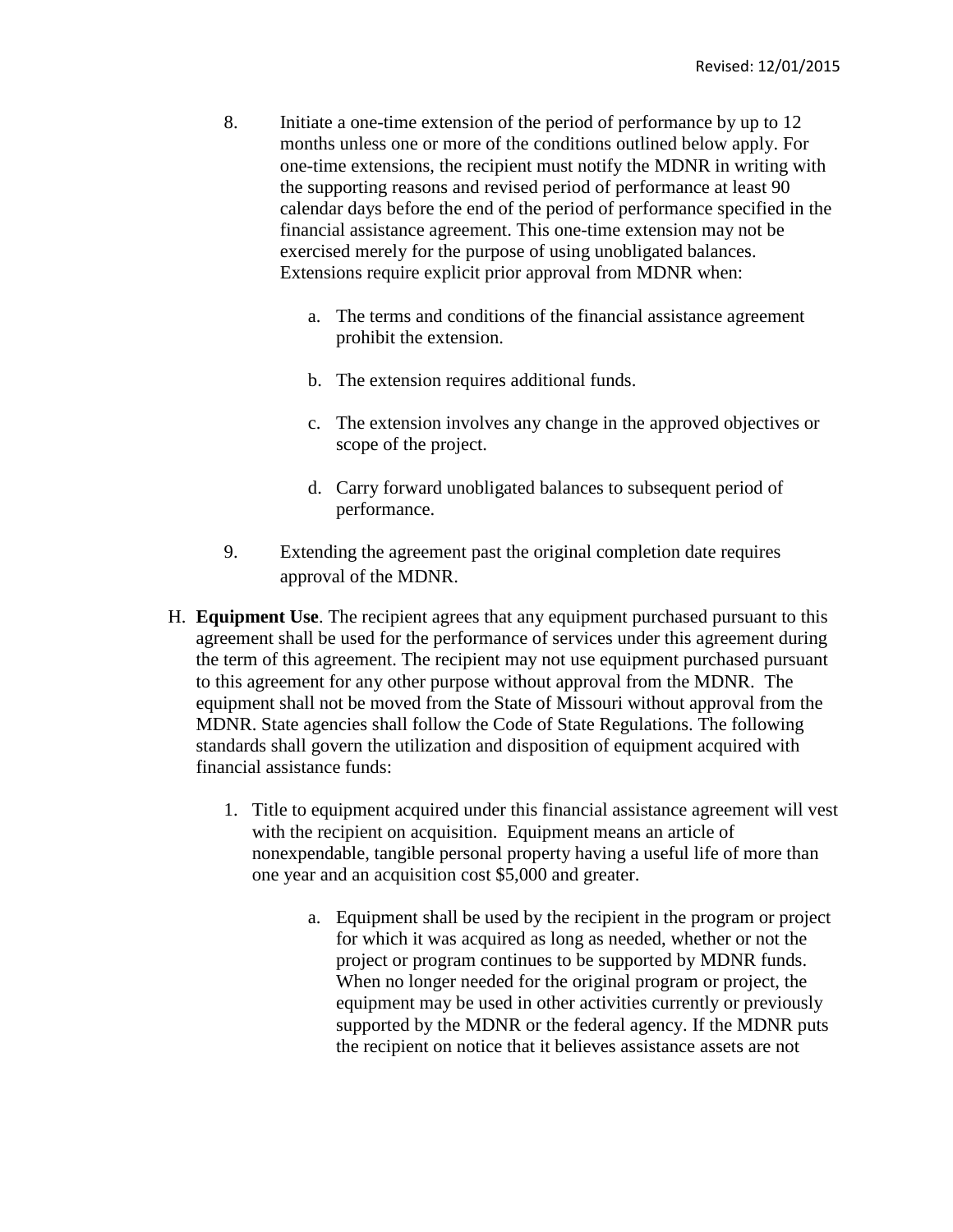being used for the intended purpose, the recipient shall not sell, give away, move or abandon the assets without the MDNR's prior written approval.

- b. The recipient shall also make equipment available for use on other projects or programs currently or previously supported by the MDNR, providing such use will not interfere with the work on the projects or program for which it was originally acquired. User fees should be considered if appropriate.
- c. The recipient must not use equipment acquired with funding from this financial assistance agreement to provide services for a fee to compete unfairly with private companies that provide equivalent services, unless specifically permitted or contemplated by state or federal law. This fee may be considered program income under Section C, Program Income.
- d. When acquiring replacement equipment, the recipient may use the equipment to be replaced as a trade-in or sell the property and use the proceeds to offset the cost of the replacement property, subject to the approval of the MDNR.
- 2. Equipment Management. The recipient's procedures for managing equipment, whether acquired in whole or in part with financial assistance funds, will, at a minimum, meet the following requirements until disposition takes place:
	- a. The recipient must maintain property records that include a description of the equipment, a serial number or other identification number, the source of funding, the acquisition date, cost of the property, percentage of federal or state participation in the cost of the property, the location, use and condition of the property and disposition information including the date of the disposal and sale price of the property.
	- b. A physical inventory of the property must be taken and the results reconciled with the property records at least once every two years.
	- c. A control system must be developed to ensure adequate safeguards to prevent against loss, damage, or theft of the property. Any loss, damage, or theft shall be reported to and investigated by local authorities. The recipient shall procure and maintain insurance covering loss or damage to equipment purchased with a financial assistance agreement, with financially sound and reputable insurance companies or through self-insurance. Amounts and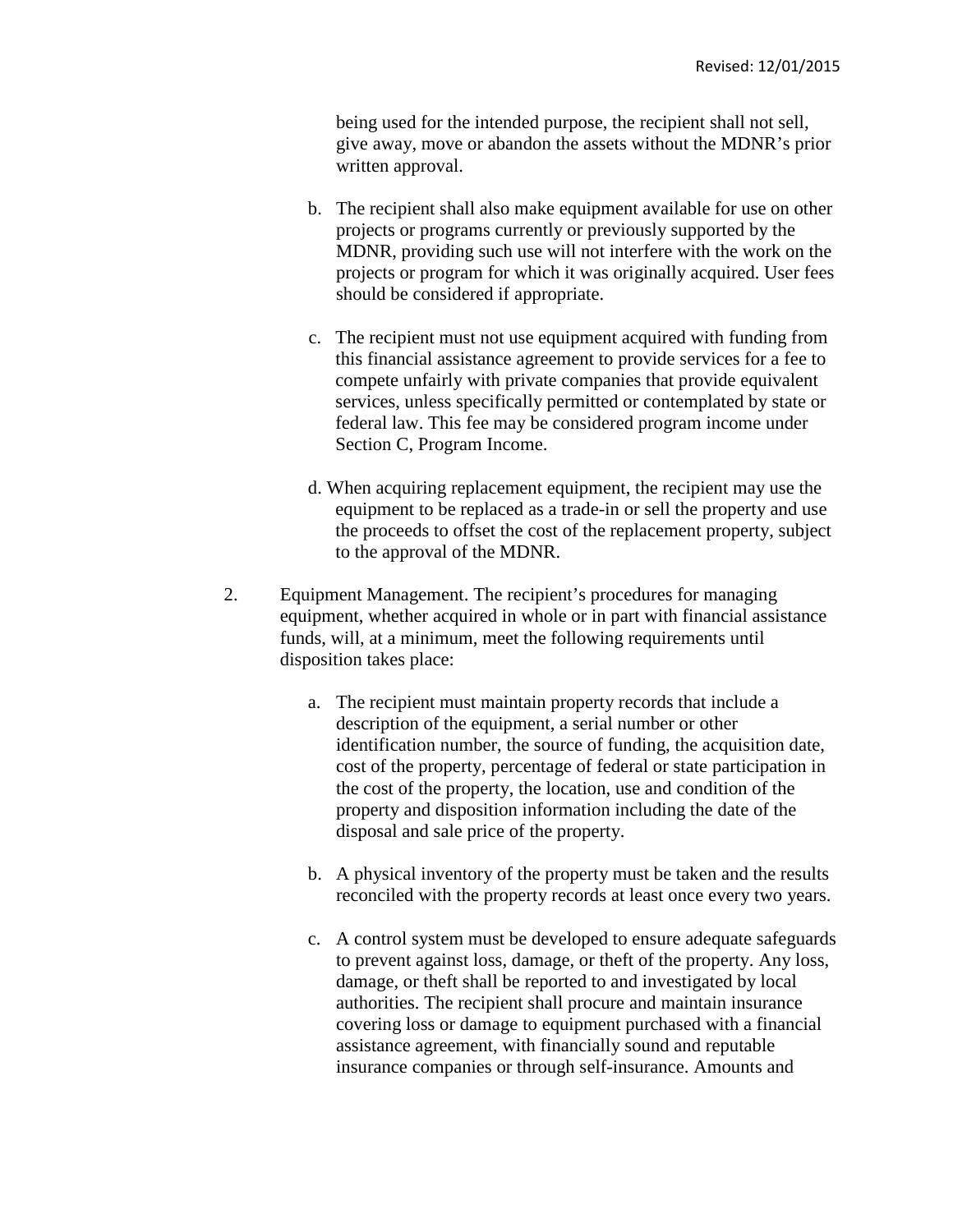coverage of such risks should be that which are usually carried by companies engaged in the same or similar business and similarly situated.

- d. The recipient must develop adequate maintenance procedures to keep the property in good condition.
- e. If the recipient is authorized or required to sell the property, proper sales procedures must be established to ensure the highest possible return.
- 3. Disposition. When original or replacement equipment acquired under the financial assistance agreement is no longer needed for the original project or program or for other activities currently or previously supported by the MDNR, the recipient shall dispose of the equipment as follows:
	- a. Items of equipment with a current per-unit fair market value \$5,000 or less may be retained, sold or otherwise disposed of with no further obligation to the MDNR.
	- b. For items of equipment with a current per unit fair market value of more than \$5,000, the MDNR shall have a right to an amount calculated by multiplying the current market value or proceeds from sale by the MDNR's share of the equipment. Disposition instructions must be requested from the MDNR when equipment is no longer needed.
	- c. In cases where a recipient fails to take appropriate disposition actions, the MDNR may direct the recipient how to dispose of the equipment.
	- d. If the MDNR puts the recipient on notice that it believes assistance assets are not being used for the intended purpose, the recipient shall not sell, give away, move or abandon the asset without MDNR's written approval.
- I. **Supplies**. The recipient agrees that all supplies purchased pursuant to this agreement shall be used for the performance of services under this agreement during the term of this agreement. Title to supplies acquired under a financial assistance agreement will vest, upon acquisitions, with the recipient. If there is a residual inventory of unused supplies exceeding \$5,000 in total aggregate fair market value upon termination or completion of the award, and if the supplies are not needed for any other federally sponsored programs or projects, the recipient shall compensate the department for its share. The recipient must not use supplies acquired with funding from this financial assistance agreement to provide services for a fee to compete unfairly with private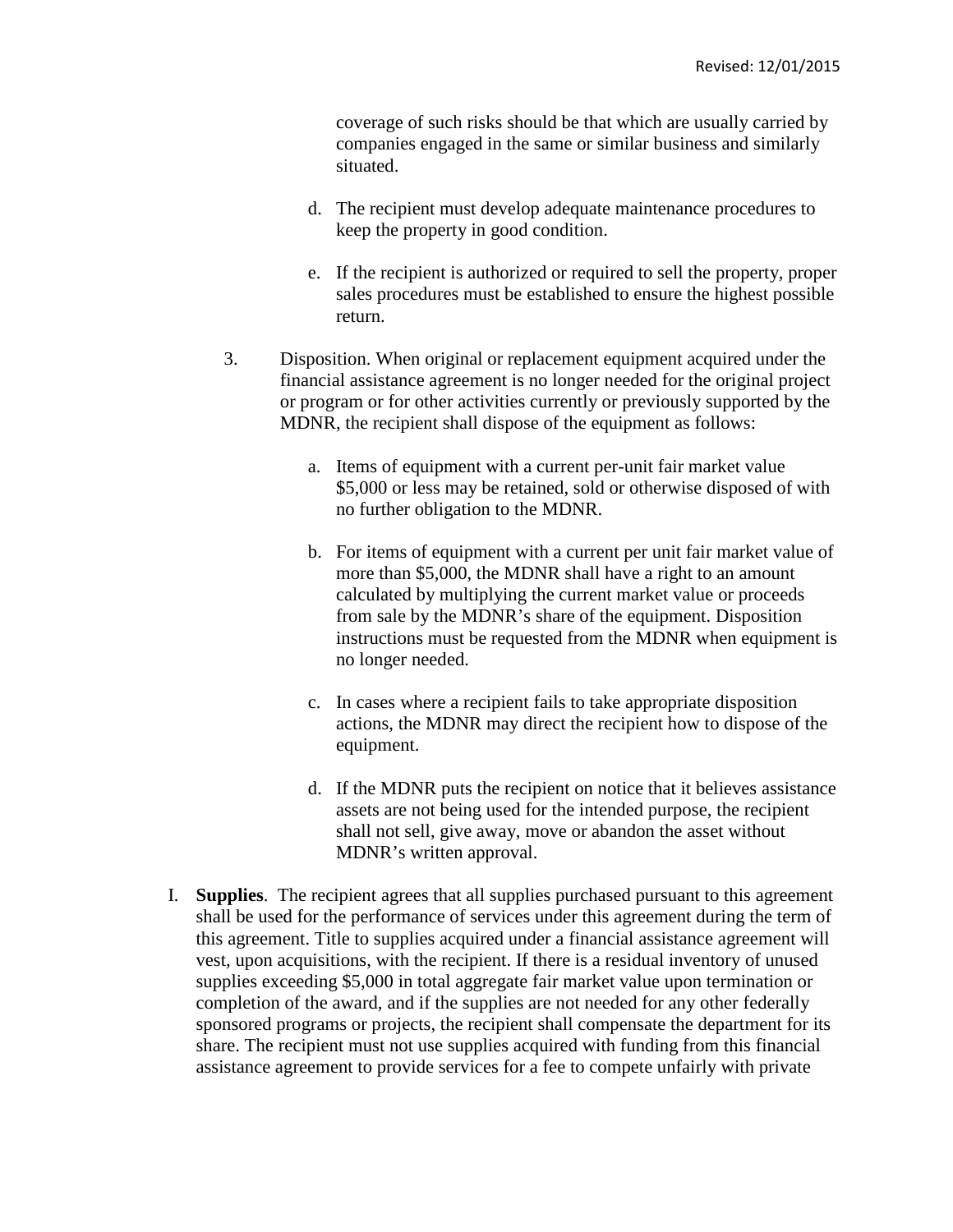companies that provide equivalent services, unless specifically permitted or contemplated by state or federal law. This fee may be considered program income under Section C, Program Income.

- J. **Inventions and Patents**. If any recipient produces subject matter, which is or may be patentable in the course of work sponsored by this financial assistance agreement, the recipient shall promptly and fully disclose such subject matter in writing to the MDNR. In the event that the recipient fails or declines to file Letters of Patent or to recognize patentable subject matter, the MDNR reserves the right to file the same. The MDNR grants to the recipient the opportunity to acquire an exclusive license, including the right to sublicense, with a royalty consideration paid to the MDNR. Payment of royalties by recipient to the MDNR will be addressed in a separate royalty agreement.
- K. **Copyrights**. Except as otherwise provided in the terms and conditions of this financial assistance agreement, the author or the recipient is free to copyright any books, publications, or other copyrightable material developed in the course of this agreement. However, the MDNR and federal awarding agency reserve a royalty-free, nonexclusive and irrevocable right to reproduce, publish, or otherwise use, and to authorize others to use, with the approval of MDNR, the work for government purposes.
- L. **Prior Approval for Publications**. The recipient shall submit to the MDNR two draft copies of each publication and other printed materials which are intended for distribution and are financed, wholly or in part, by financial assistance funds. The recipient shall not print or distribute any publication until receiving written approval by the MDNR.
- M. **Mandatory Disclosures.** The recipient agrees that all statements, press releases, requests for proposals, bid solicitations, and other documents describing the program/project for which funds are now being awarded will include a statement of the percentage of the total cost of the program/project which is financed with federal and state money, and the dollar amount of federal and state funds for the program/project.
- N. **Procurement Standards**. The recipient shall use their own documented procurement procedures that reflect applicable state and local laws and regulations provided that procurement conforms to standards set forth in the "Uniform Administrative Requirements, Cost Principles and Audit Requirements for Federal Awards."
	- 1. No work or services paid for wholly or in part with state or federal funds, will be contracted without the written consent of the MDNR.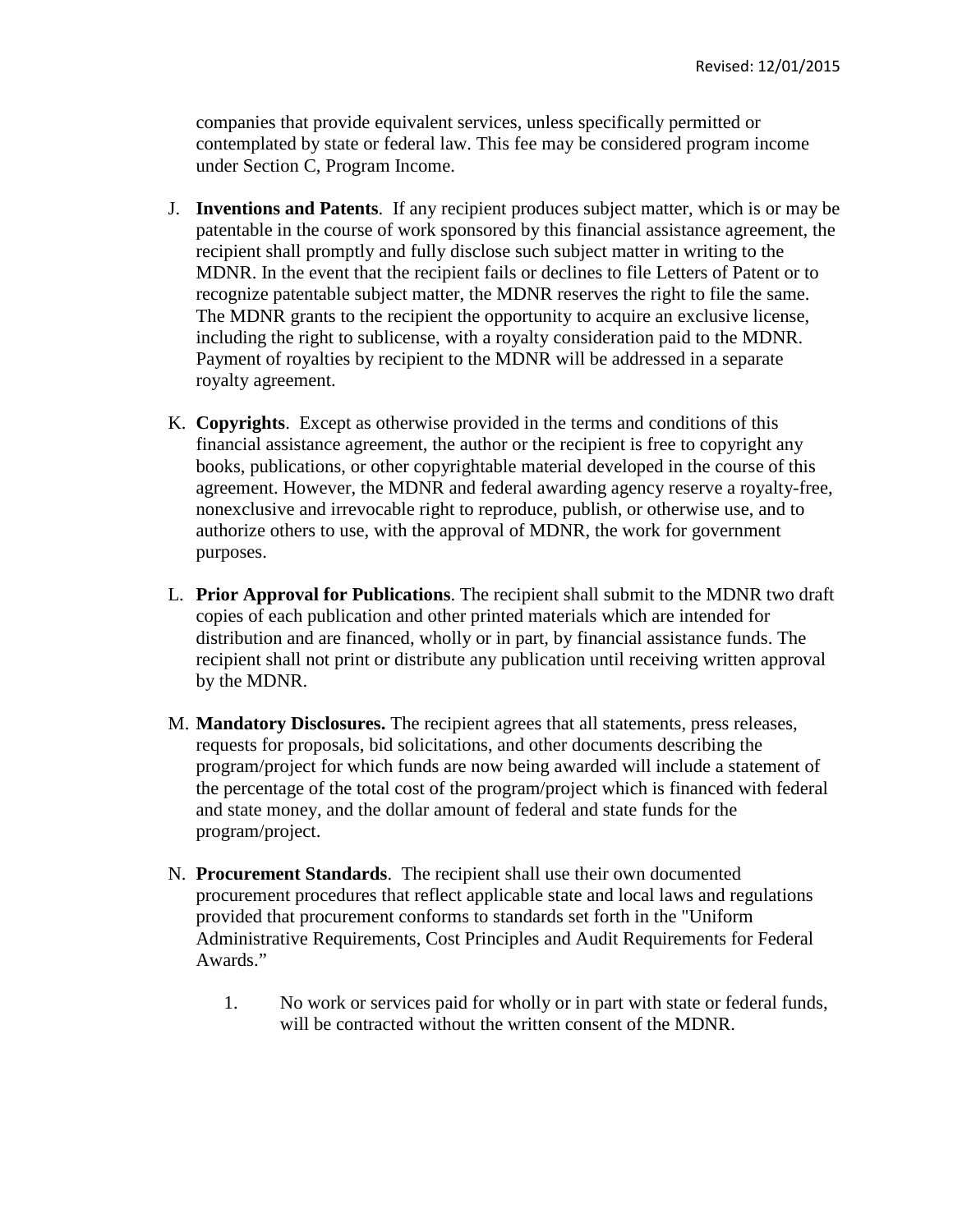- 2. The recipient agrees that any contract, interagency agreement, or equipment to be procured under this award which was not included in the approved work plan must receive formal MDNR approval prior to expenditure of funds associated with that contract, interagency agreement, or equipment purchase.
- O. **Audit Requirements**. The MDNR and the State Auditor's Office have the right to conduct audits of recipients at any time. The recipient shall arrange for independent audits as prescribed in "Uniform Administrative Requirements, Cost Principles and Audit Requirements for Federal Awards, Subpart F", as applicable. Audits must confirm that records accurately reflect the operations of the recipient; the internal control structure provides reasonable assurance that assets are safeguarded, and recipient is in compliance with applicable laws and regulations. When the recipient has its yearly audit conducted by a governmental agency or private auditing firm, the relevant portion(s) of the audit report will be submitted to the MDNR. Other portions of the audit shall be made available at the MDNR's request.
- P. **Freedom of Information Act.** In response to a Freedom of Information Act (FOIA) request for research data relating to published research findings produced under a Federal award that were used by the Federal government in developing an agency action that has the force and effect of law, the MDNR must request, and the recipient must provide, within a reasonable time, the research data so that they can be made available to the public through the procedures established under the FOIA. If the MDNR obtains the research data solely in response to a FOIA request, the MDNR may charge the requester a reasonable fee equaling the full incremental cost of obtaining the research data. This fee should reflect costs incurred by the MDNR and the recipient. This fee is in addition to any fees the Federal awarding agency may assess under the FOIA  $(5 \text{ U.S.C. } 552(a)(4)(A)).$
- Q. **Conflicts of Interest**. The recipients must have written standards and policies covering conflicts of interest. No party to this financial assistance agreement, nor any officer, agent, or employee of either party to this assistance agreement, shall participate in any decision related to such assistance agreement which could result in a real or apparent conflict of interest, including any decision which would affect their personal or pecuniary interest, directly or indirectly. The recipient is advised that, consistent with Chapter 105, RSMo, no state employee shall perform any service for consideration paid by the recipient for one year after termination of the employee's state employment by which the former state employee attempts to influence a decision of a state agency. A state employee who leaves state employment is permanently banned from performing any service for any consideration in relation to any case, decision, proceeding, or application in which the employee personally participated during state employment.
- R. **State Appropriated Funding**. The recipient agrees that funds expended for the purposes of this financial assistance agreement must be appropriated and made available by the Missouri General Assembly for each fiscal year included within the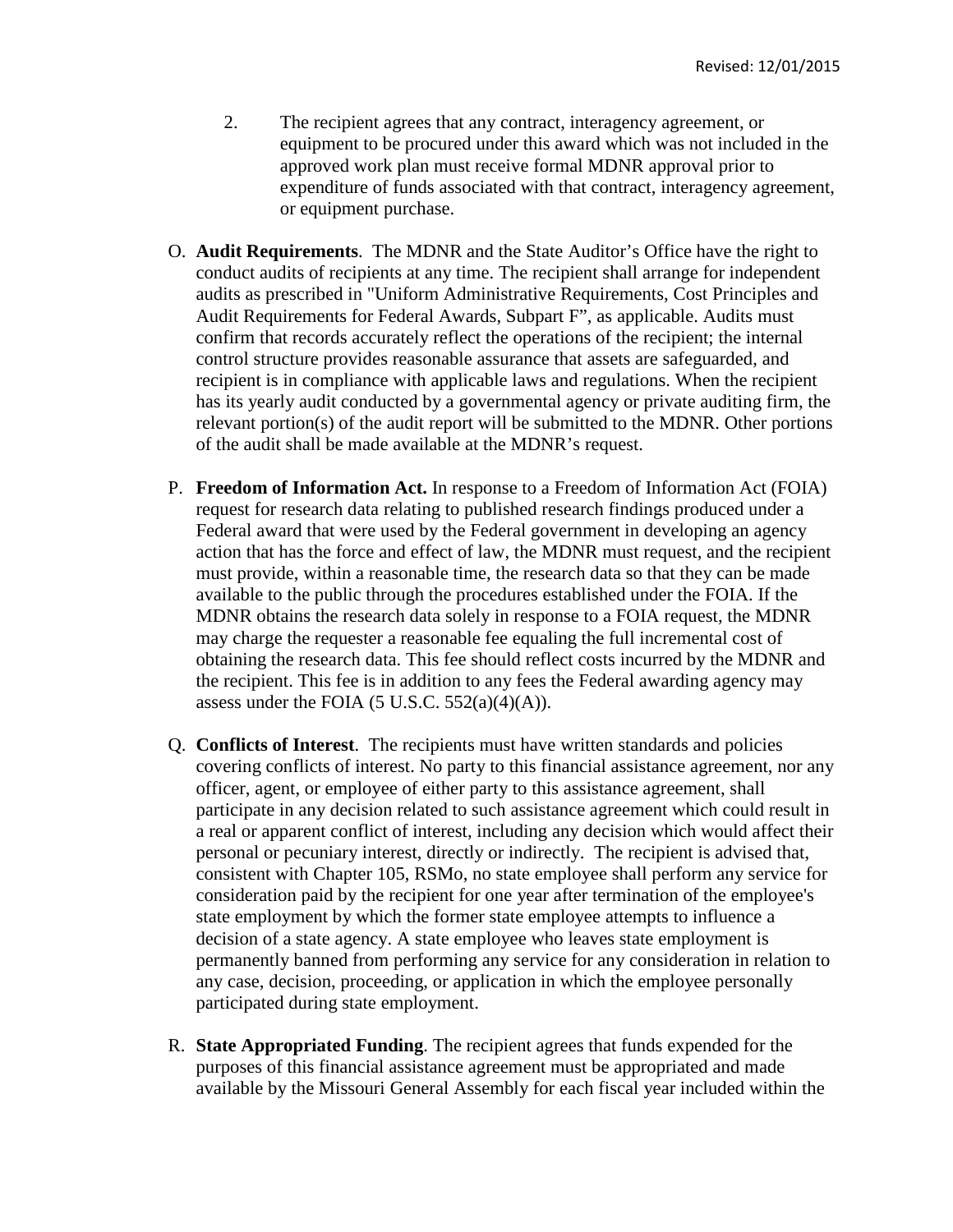financial assistance agreement period, as well as being awarded by the federal or state agency supporting the project. Therefore, the financial assistance agreement shall automatically terminate without penalty or termination costs if such funds are not appropriated and/or granted. In the event that funds are not appropriated and/or granted for the financial assistance agreement, the recipient shall not prohibit or otherwise limit the MDNR's right to pursue alternate solutions and remedies as deemed necessary for the conduct of state government affairs. The requirements stated in this paragraph shall apply to any amendment or the execution of any option to extend the financial assistance agreement.

- S. **Eligibility, Debarment and Suspension** (SubPart C). By applying for this financial assistance agreement, the recipient verifies that it, its board of directors, and all of its principals are currently in compliance with all state and federal environmental laws and court orders issued pursuant to those laws, and that all environmental violations have been resolved (for example, no pending or unresolved Notice of Violation (NOV)) at the time of application. If compliance issues exist, the recipient shall disclose to the MDNR all pending or unresolved violations noted in a NOV, administrative order, or civil and criminal lawsuit, but only where those alleged violations occurred in the State of Missouri. If a NOV occurs during the financial assistance period, the recipient must notify the MDNR immediately. The MDNR will not make any award or payment at any time to any party which is debarred or suspended, under federal or state authority, or is otherwise excluded from or ineligible for participation in federal assistance under Executive Order 12549, "Debarment and Suspension." The recipient may access the Excluded Parties List at www.sam.gov.
- T. **Restrictions on Lobbying**. No portion of this agreement may be expended by the recipient to pay any person for influencing or attempting to influence the executive or legislative branch with respect to the following actions: awarding of a contract; making of an assistance agreement; making of a loan; entering into a cooperative agreement; or the extension, continuation, renewal, amendment or modification of any of these as prohibited by Section 319, Public Law 101-121 (31 U.S.C. 1352).

In accordance with the Byrd Anti-Lobbying Amendment, any recipient who makes a prohibited expenditure under Title 40 CFR Part 34 or fails to file the required certification or lobbying forms shall be subject to a civil penalty of not less than \$10,000 and not more than \$100,000 for each such expenditure.

U. **Recycled Paper.** Consistent with Federal Executive Order 13423 and EPA Executive Order 1000.25, the recipient shall use recycled paper consisting of at least 30% postconsumer fiber and double sided printing for all reports which are prepared as a part of this assistance agreement and delivered to the MDNR. The recipient must use recycled paper for any materials that it produces and makes available to any parties. The chasing arrows symbol representing the recycled content of the paper will be clearly displayed on at least one page of any materials provided to any parties.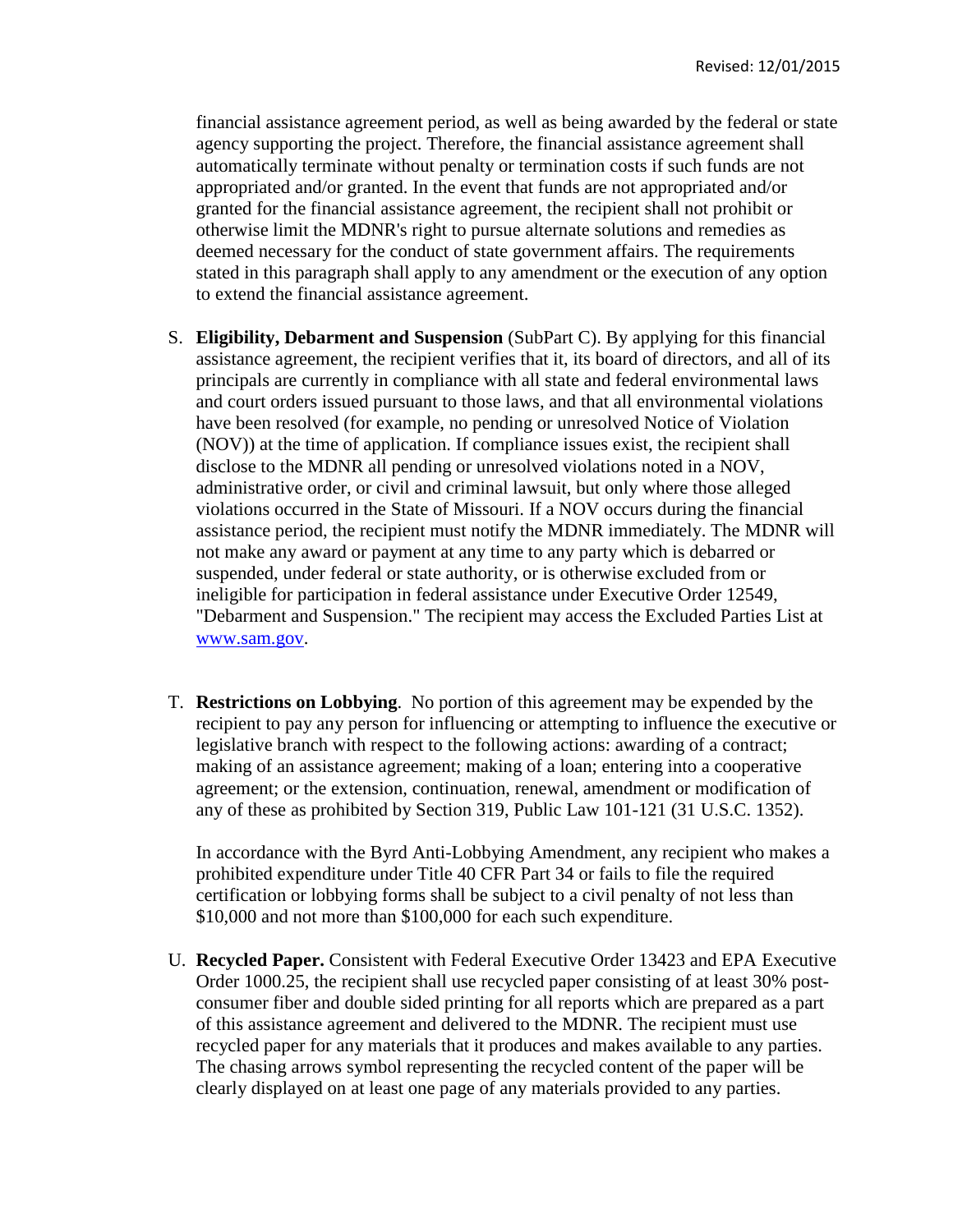- V. **Contracting with Small and Minority Firms, Women's Business Enterprise, and Labor Surplus Area Firms**. In accordance with Missouri Executive Order No. 15-06 and federal administrative provisions, all recipients shall make every feasible effort to target the percentage of goods and services procured from certified minority business enterprises (MBE) and women business enterprises (WBE) to 10% and 10%, respectively, when utilizing financial assistance funds to purchase supplies, equipment, construction and services related to this financial assistance agreement.
	- 1. The recipient agrees to take all necessary affirmative steps required to assure that small and minority firms and women's business enterprises are used when possible as sources when procuring supplies, equipment, construction and services related to the financial assistance agreement. The recipient agrees to include information about these requirements in solicitation documents. Affirmative steps shall include:
		- a. Placing qualified small and minority business and women's business enterprises on solicitation lists;
		- b. Ensuring that small and minority business and women's business enterprises are solicited whenever they are potential sources;
		- c. Dividing total requirements, when economically feasible, into small tasks or quantities to permit maximum participation by small and minority business and women's business enterprises;
		- d. Establishing delivery schedules, where the requirements of work will encourage participation by small and minority business and women's business enterprises;
		- e. Using the services of the Small Business Administration, the Minority Business Development Agency of the U.S. Department of Commerce and the MO Office of Equal Opportunity, and;
		- f. Requiring any prime contractor or other subrecipients, if subagreements are to be allowed, to take the affirmative steps in subparagraphs a. through e. of this section.
	- 2. For EPA funded financial assistance agreements, the recipient agrees to include disadvantaged business enterprises in the affirmative steps indicated above.
	- 3. For EPA funded financial assistance agreements, the recipient shall utilize EPA form 5700-52A to report to MDNR procurements under the financial assistance agreement.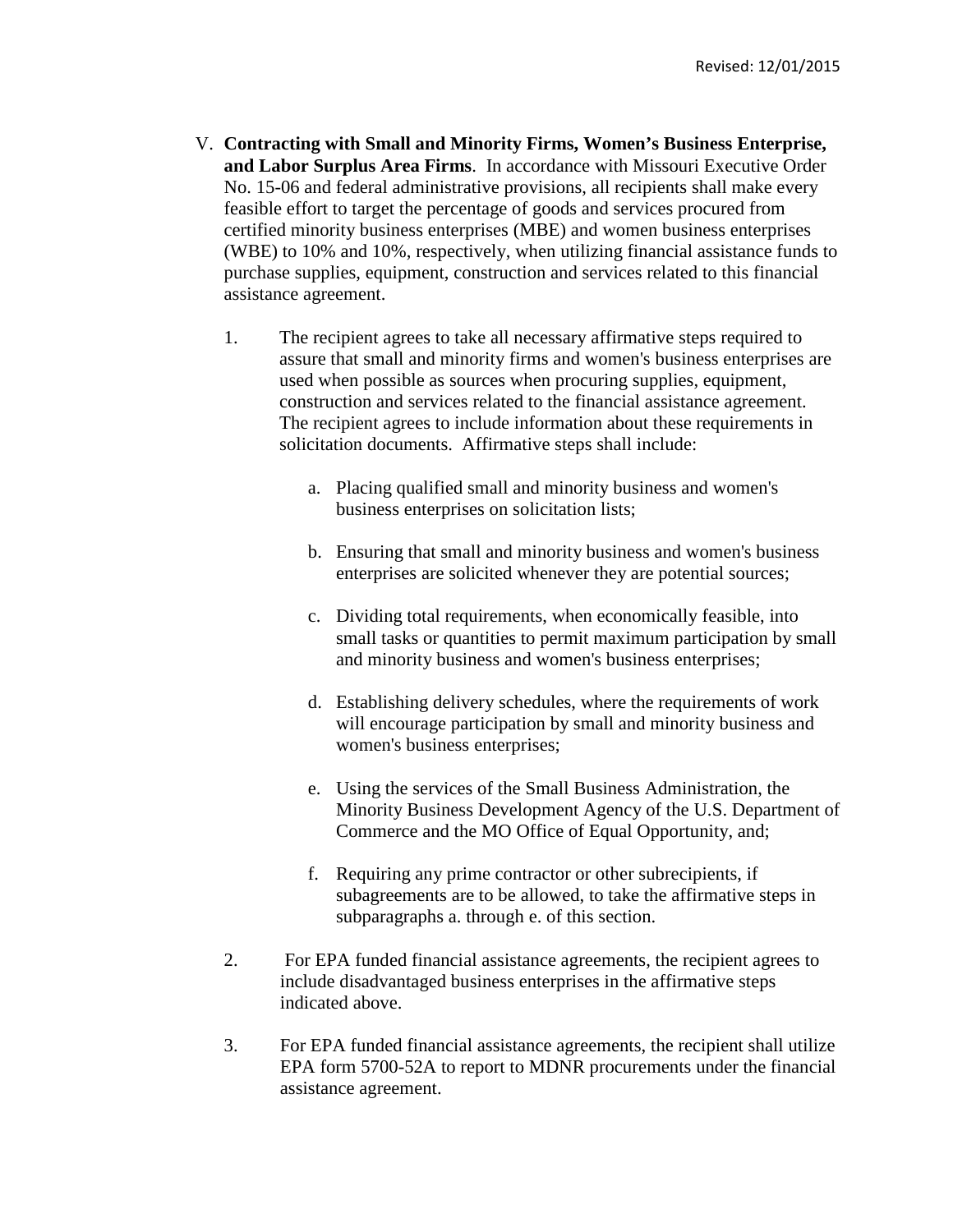W. **Disputes**. The recipient and the MDNR should attempt to resolve disagreements concerning the administration or performance of the financial assistance agreement. If an agreement cannot be reached, the MDNR will provide a written decision. Such decision of the MDNR shall be final unless a request for review is submitted to the division director within ten (10) business days after the decision. Such request shall include: (1) a copy of the MDNR's final decision; (2) a statement of the amount in dispute; (3) a brief description of the issue(s) involved; and (4) a concise statement of the objections to the final decision. A decision by the MDNR shall constitute final action.

## X. **Termination**

- 1. Termination for Cause. The MDNR may terminate any financial assistance agreement, in whole or in part, at any time before the date of completion whenever it is determined that the recipient has failed to comply with the terms and conditions of the financial assistance agreement. The MDNR shall promptly notify the recipient in writing of such a determination and the reasons for the termination, together with the effective date. The MDNR reserves the right to withhold all or a portion of agreement funds if the recipient violates any term or condition of this financial assistance agreement. Termination for cause may be considered for evaluating future applications. The recipient may object to terminations with cause and may provide information and documentation challenging the termination.
- 2. Termination for Convenience. Both the MDNR and the recipient may terminate the financial assistance agreement, in whole or in part, when both parties agree that the continuation of the project would not produce beneficial results commensurate with the further expenditure of funds.
- 3. Financial assistance agreements are not transferable to any person or entity.
- 4. MDNR and the recipient remain responsible for compliance with all closeout requirements.
- Y. **Enforcement; Remedies for Noncompliance**. If the recipient falsifies any award document or materially fails to comply with any term of this financial assistance agreement, the MDNR may take one or more of the following actions, as appropriate:
	- 1. Suspend or terminate, in whole or part, the current agreement;
	- 2. Disallow all or part of the cost of the activity or action not in compliance;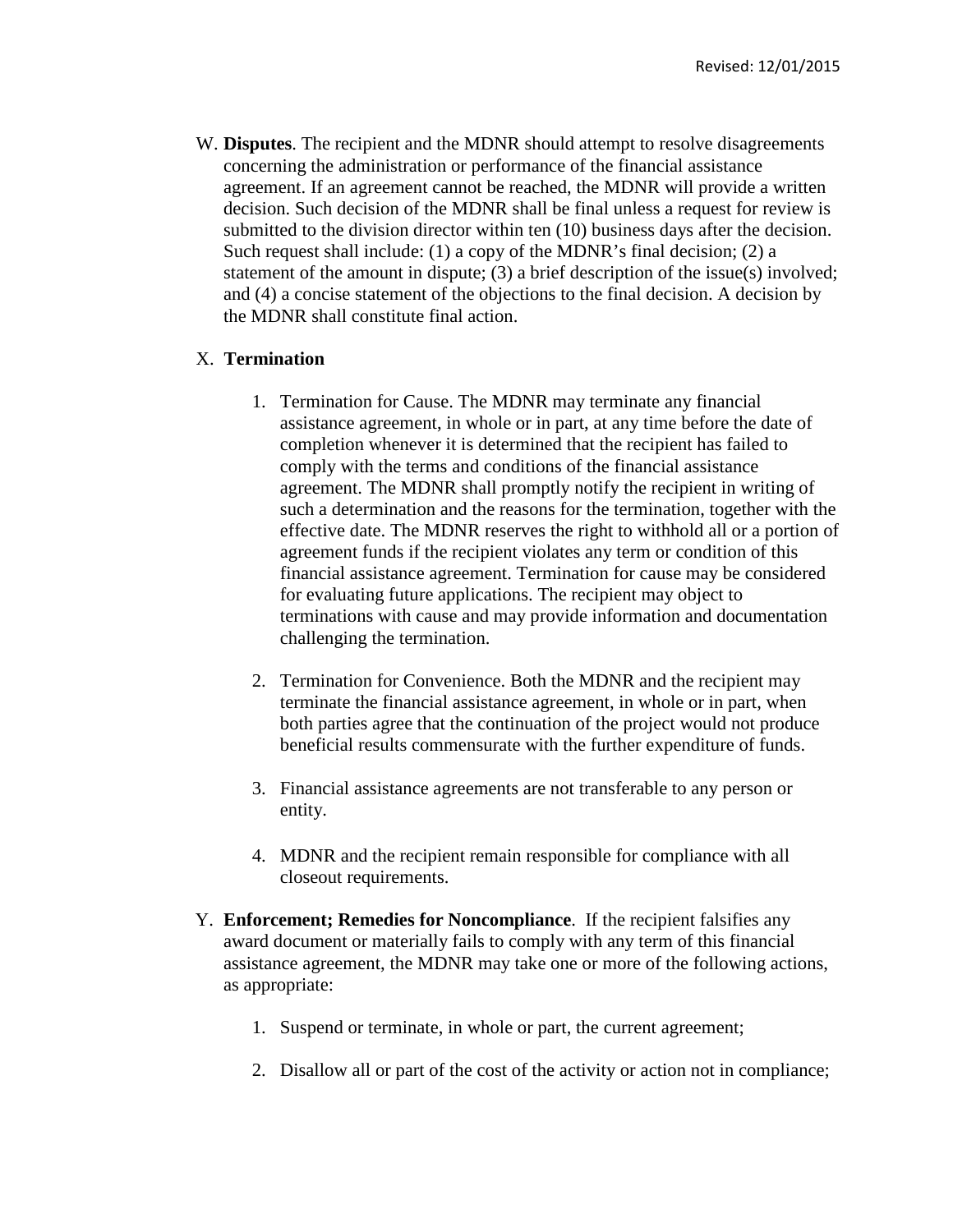- 3. Temporarily withhold cash payments pending the recipient's correction of the deficiency;
- 4. Withhold further awards from the recipient;
- 5. Order the recipient not to transfer ownership of equipment purchased with assistance money without prior MDNR approval; or
- 6. Take other remedies that may be legally available, including cost recovery, breach of contract, and suspension or debarment.
- Z. **Subgrantee's Signature**. The recipient's signature on the application and the award documents signifies the recipient's agreement to all of the terms and conditions of the financial assistance agreement.
- AA. **Human Trafficking. This requirement applies to non-profit recipients or subrecipients.** The recipient, their employees, subrecipients under this agreement, and subrecipients' employees may not engage in severe forms of trafficking in persons during the period of time that the agreement is in effect; procure a commercial sex act during the period of time that the award is in effect; or use forced labor in the performance of the agreement or subagreements under the award. The department has the right to terminate unilaterally: (1) implement section 106(g) of the Trafficking Victims Protection Act of 2000 (TVPA), as amended, noncompliance that are available to the recipient under this agreement.
- BB. **Illegal Immigration.** Any municipality that enacts or adopts a sanctuary policy will be ineligible for moneys provided through financial assistance agreements administered by any state agency or department until the policy is repealed or is no longer in effect (Missouri Statutes – RSMo 67.307 (2)). No business entity or employer shall knowingly employ, hire for employment, or continue to employ an unauthorized alien to perform work within the state of Missouri (RSMo  $285.525 - 285.530$ .
- CC. **Management Fees.** Management fees or similar charges in excess of the direct costs and approved indirect rates are not allowable. The term "management fees or similar charges" refers to expenses added to the direct costs in order to accumulate and reserve funds for ongoing business expenses, unforeseen liabilities, or for other similar costs which are not allowable under this agreement. Management fees or similar charges may not be used to improve or expand the project funded under this agreement, except to the extent authorized as a direct cost of carrying out the scope of work.
- DD. **Federal Funding Accountability and Transparency Act (FFATA) Requirements.** If the original assistance agreement amount is less than \$25,000 and an amendment increases the award amount to \$25,000 or greater, the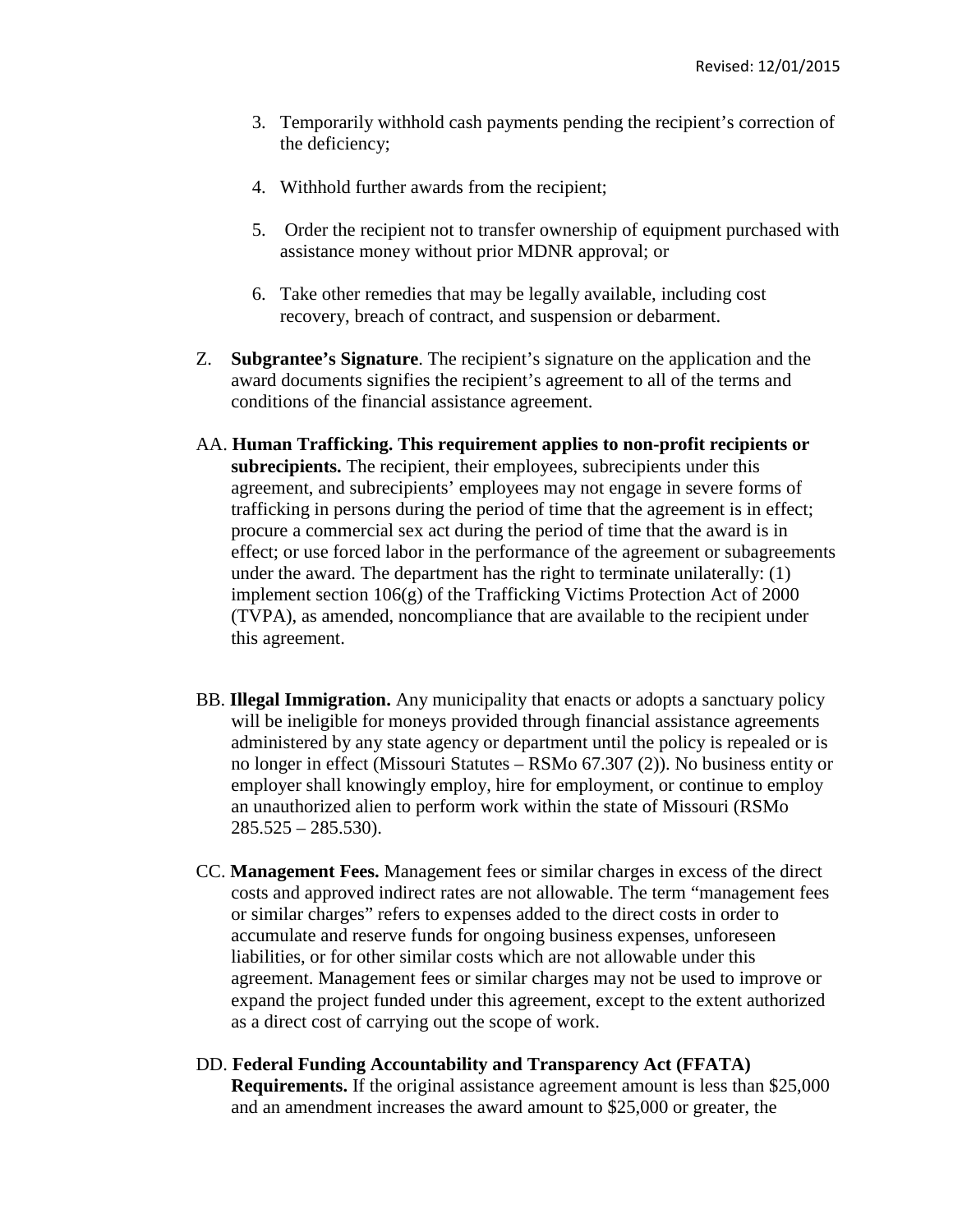recipient must submit the following to the MDNR prior to MDNR signing the amendment (Subrecipient Informational Form):

- 1. Location of the entity receiving the financial assistance and primary location of performance under the award, including city, state, congressional district and county;
- 2. A unique entity identifier of the entity receiving the financial assistance;
- 3. A unique entity identifier of the parent entity of the recipient; and
- 4. Names and total compensation for the five most highly compensated officers for the preceding completed fiscal year
- EE. **Executive Compensation.** If FFATA reporting requirements apply and if the agreement period will exceed 12 months, the recipient must provide to the MDNR updated compensation information for their five most highly compensated officers using the Subrecipient Informational Form at the end of each 12 month period.
- FF. **Competency**. The recipient ensures that all personnel associated with this financial assistance agreement, including staff, contractors and subrecipients, possess adequate education, training and experience to satisfactorily perform all technical tasks to be performed in order to fulfill the requirements of this agreement.

#### **II. Statutory Requirements**

The recipient must comply with all federal, state and local laws relating to employment, construction, research, environmental compliance, and other activities associated with grants from the MDNR. Failure to abide by these laws is sufficient grounds to cancel the agreement. For a copy of state and federal laws that typically apply to financial assistance agreements contact the MDNR. By applying for this financial assistance agreement, the recipient certifies that the recipient, its board of directors and principals are in compliance with the specific federal and state laws set out below. Further, the recipient shall report to the MDNR any instance in which the recipient or any member of its board of directors or principals is determined by any administrative agency or by any court in connection with any judicial proceeding to be in noncompliance with any of the specific federal or state laws set forth below. Such report shall be submitted within ten (10) working days following such determination. Failure to comply with the reporting requirement may be grounds for termination of this financial assistance agreement or suspension or debarment of the recipient.

- A. Laws and regulations related to nondiscrimination:
	- 1. Title VI of the Civil Rights Act of 1964 (P.L. 88-352) which prohibits discrimination on the basis of race, color or national origin, including Limited English Proficiency (LEP);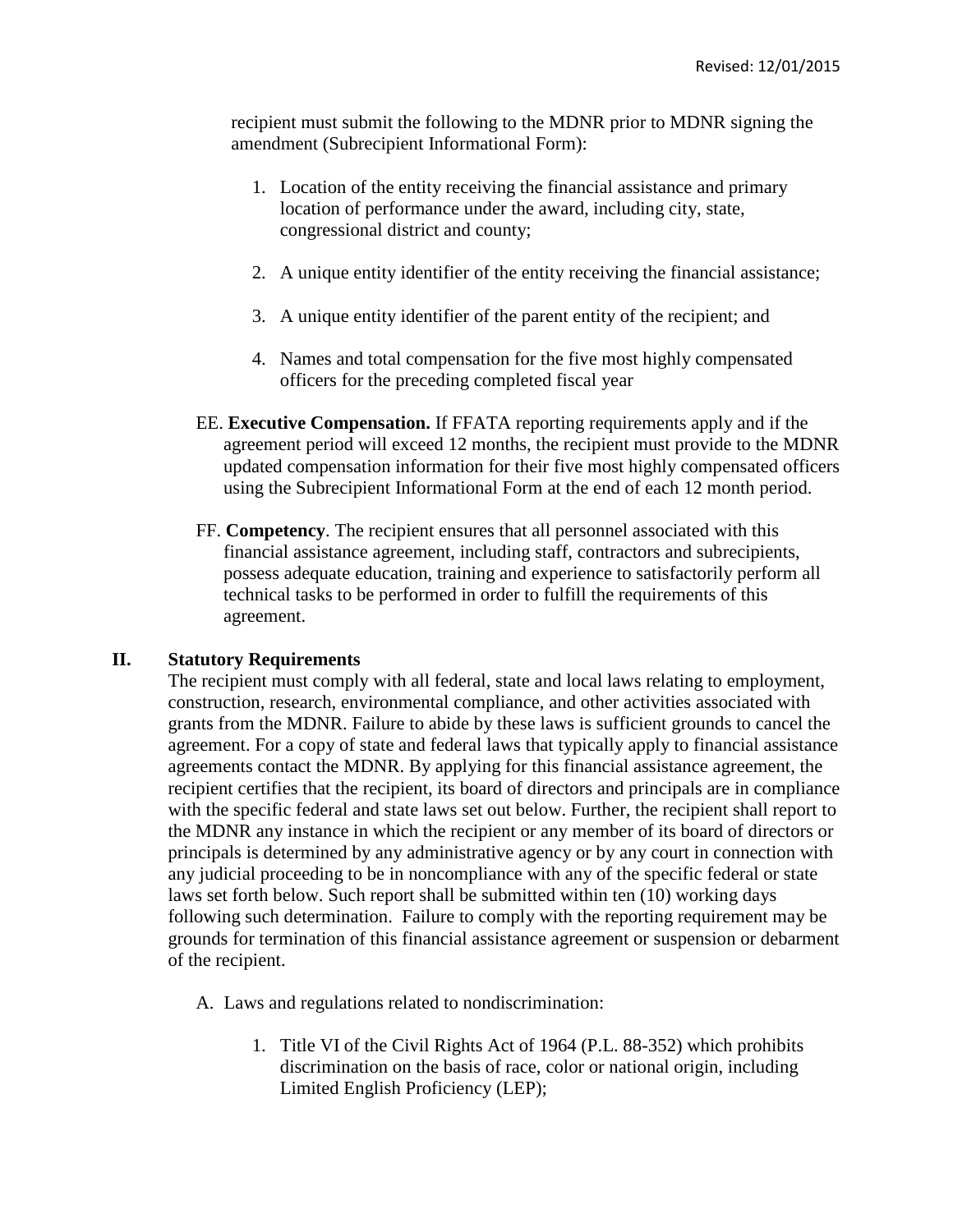- 2. Title VII of the Civil Rights Act of 1964 found at 42 U.S.C. §2000(e) et.seq. which prohibits discrimination on the basis of race, color, religion, national origin, or sex:
- 3. Title IX of the Education Amendments of 1972, as amended (U.S.C. §§ 1681-1683 and 1685-1686) which prohibits discrimination on the basis of sex;
- 4. Section 504 of the Rehabilitation Act of 1973, as amended (29 U.S.C. § 794), which prohibits discrimination on the basis of disability;
- 5. Age Discrimination Act of 1975, as amended (42 U.S.C. §§ 621-634), which prohibits discrimination on the basis of age;
- 6. Drug Abuse Office and Treatment Act of 1972 (P.L. 92-255), as amended, relating to nondiscrimination on the basis of drug abuse;
- 7. Comprehensive Alcohol Abuse and Alcoholism Prevention, Treatment and Rehabilitation Act of 1970 (P.L. 91-616), as amended, relating to nondiscrimination on the basis of alcohol abuse or alcoholism;
- 8. Sections 523 and 527 of the Public Health Service Act of 1912 (42 U.S.C. §§ 290 dd-3 and 290 ee-3), as amended, relating to confidentiality of alcohol and drug abuse patient records;
- 9. Title VIII of the Civil Rights Act of 1968 (42 U.S.C. § 3601 et seq.), as amended, relating to nondiscrimination in the sale, rental or financing of housing;
- 10. Chapter 213 of the Missouri Revised Statutes which prohibits discrimination on the basis of race, color, religion, national origin, sex, age, and disability.
- 11. The Americans with Disabilities Act (P. L. 101-336), 42 U. S. C. §12101 et seq., relating to nondiscrimination with respect to employment, public services, public accommodations and telecommunications.
- 12. Any other nondiscrimination provisions in the specific statute(s) and regulations under which application for federal assistance is being made.
- 13. The requirements of any other nondiscrimination statute(s) and regulations which may apply to the application.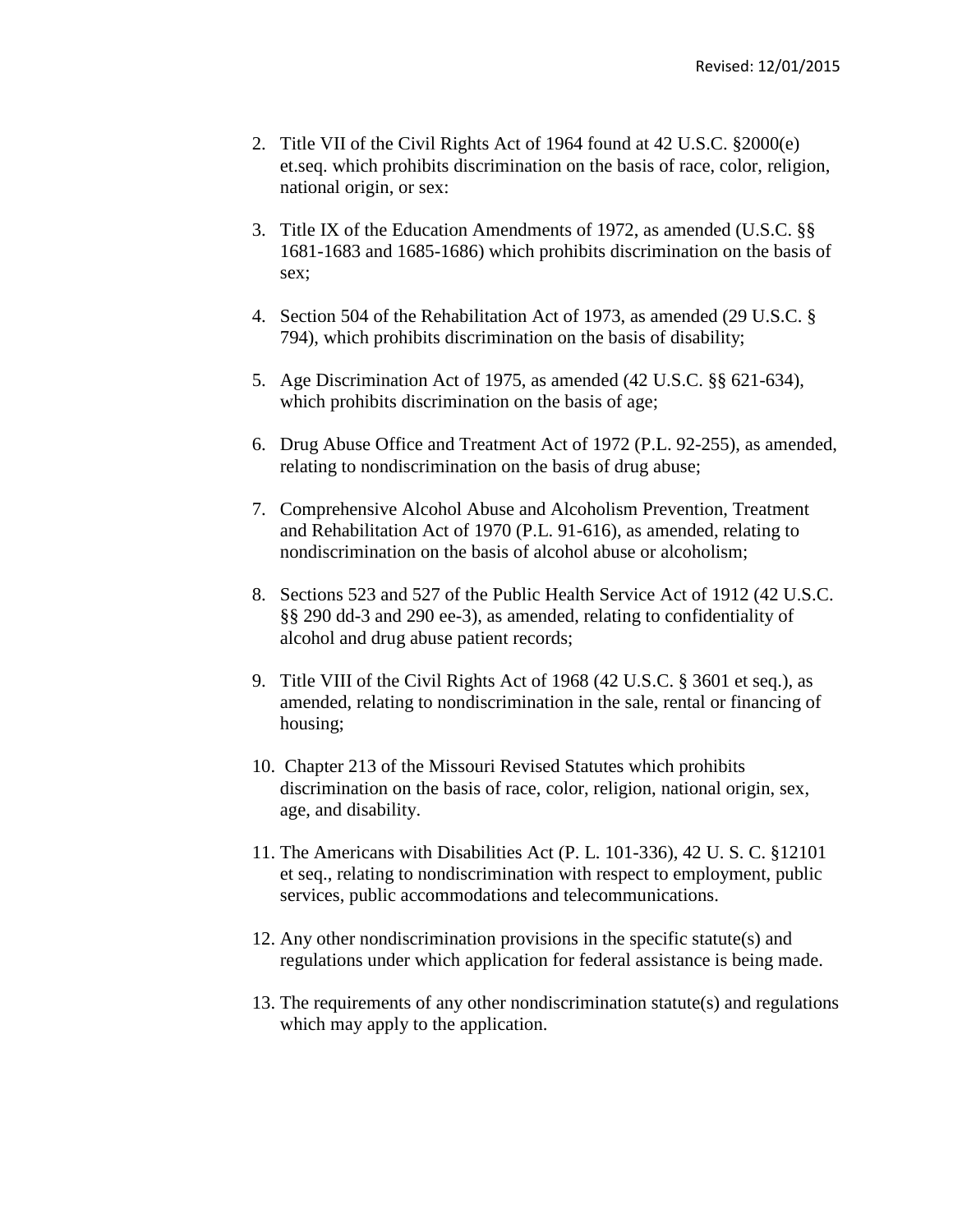- B. State and Federal Environmental Laws:
	- 1. The Federal Clean Air Act, 42 U.S.C. § 7606, as amended, prohibiting award of assistance by way of grant, loan, or contract to noncomplying facilities.
	- 2. The Federal Water Pollution Control Act, 33 U.S.C. § 1368, as amended, prohibiting award of assistance by way of grant, loan, or contract to noncomplying facilities.
	- 3. The National Environmental Policy Act of 1969, 42 U.S.C. § 4321 et seq., as amended, particularly as it relates to the assessment of the environmental impact of federally assisted projects.
	- 4. The National Historic Preservation Act of 1966, 16 U.S.C. § 470 et seq., as amended, relating to the preservation of historic landmarks.
	- 5. Earthquakes Seismic Building and Construction Ordinances, §§ 319.200 - 319.207, RSMo (Cum. Supp. 1990), relating to the adoption of seismic design and construction ordinances by certain cities, towns, villages and counties.
	- 6. The Missouri Clean Water Law, Sections 644.006 to 644.141, RSMo.
	- 7. The Missouri Hazardous Waste Management Law, Section, 260.350 to 260.430, RSMo.
	- 8. The Missouri Solid Waste Management Law, Sections 260.200 to 260.245, RSMo.
	- 9. The Missouri Air Conservation Law, Sections 643.101 to 643.190, RSMo.
- C. Uniform Relocation Assistance and Real Property Acquisition Policies Act of 1970, 42 U.S.C. §§ 4601 and 4651 et seq., relating to acquisition of interest in real property or any displacement of persons, businesses, or farm operations.
- D. The Hatch Act, 5 U.S.C. § 1501 et seq., as amended, relating to certain political activities of certain State and local employees.
- E. The Archaeological and Historic Preservation Act of 1974 (Public Law 93-291) relating to potential loss or destruction of significant scientific, historical, or archaeological data in connection with federally assisted activities.